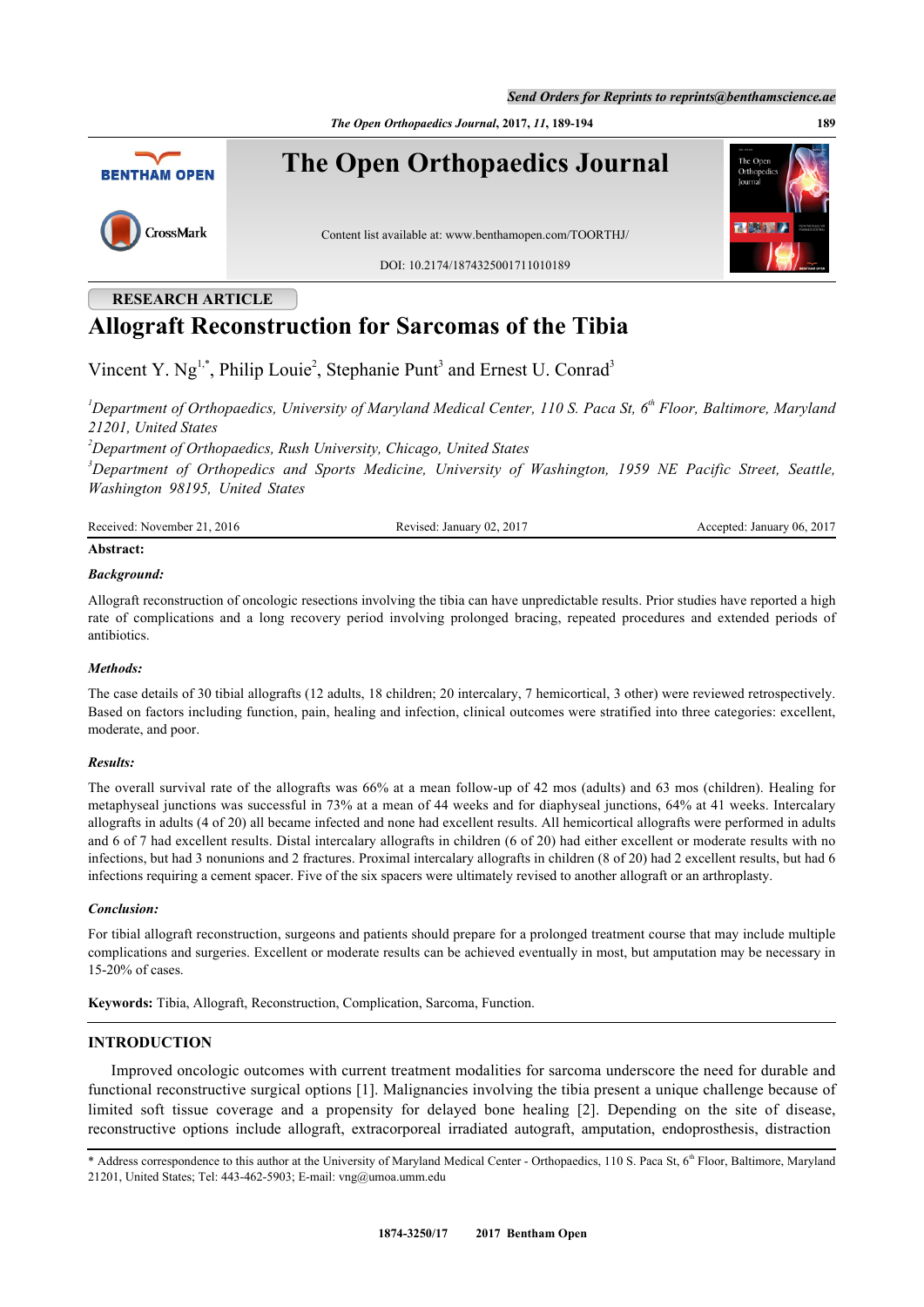osteogenesis, vascularized autograft, and rotationplasty. Despite unpredictable healing, allograft has traditionally been one of the treatments of choice for limb salvage, particularly for diaphyseal lesions. When successful, allograft reconstruction can ultimately provide good to excellent long-term outcomes [\[3](#page-4-2), [4](#page-4-3)].

Allograft reconstruction of the tibia is often fraught with complications, particularly in the first few years after surgery [\[5](#page-4-4)]. The triad of infection, nonunion and fracture accounts for the vast majority of adverse events [[6\]](#page-4-5). Patients frequently must endure prolonged bracing and activity limitation, repeated operative procedures, and extended courses of antibiotics. These endeavors require great patience and determination not only of the patient and surgeon, but of the family and entire treatment team as well.

The purpose of this study was to examine the treatment courses and long-term outcomes of tibial allograft reconstruction in children and adults with sarcoma. Being able to characterize patterns of success and failure allows surgeons to effectively counsel patients and manage expectations prior to surgery.

#### **MATERIALS AND METHODS**

Between 1997 and 2013, 30 tibial allografts were performed in 12 adults and 18 children (≤18 years old) by a single surgeon (EUC). All data was collected retrospectively in accordance to IRB protocol (Table **[1](#page--1-0)**). The mean length of follow-up was 55.0 months. Recorded case details included neoadjuvant or adjuvant treatment, margin status (microscopically positive or negative), type of allograft, length of allograft, method of fixation, postoperative complications, time to union, reoperations, use of gastrocnemius flap, and status of allograft. Types of host-allograft junctions included those located in the proximal or distal metaphysis and in the diaphysis. Types of grafts included intercalary (proximal, distal or diaphyseal), osteoarticular, and hemicortical. Union was defined as disappearance of the allograft-host junction or bridging bone across three cortices on AP and lateral radiographs. The entirety of the treatment course was considered in categorizing overall outcome pertaining to the allograft (Table **[2](#page--1-0)**).

|                                          | <b>Adults</b>                                                                                                         | <b>Children</b>                                                                                                                |
|------------------------------------------|-----------------------------------------------------------------------------------------------------------------------|--------------------------------------------------------------------------------------------------------------------------------|
| <b>Number of patients</b>                | 12                                                                                                                    | 18                                                                                                                             |
| Mean Age at Initial Surgery (yrs, range) | $48(27-76)$                                                                                                           | $13(7-18)$                                                                                                                     |
| Mean Length of Follow Up (mos, range)    | $43(4 - 121)$                                                                                                         | $63(19-175)$                                                                                                                   |
| Diagnoses (n)                            | Adamantinoma (2)<br>HG STS with osseous<br>involvement $(3)$<br>Osteosarcoma (2)<br>Ewing sarcoma (2)<br>IG STS $(2)$ | Osteosarcoma (8)<br>Ewing sarcoma (7)<br>Adamantinoma (2)<br>Primitive mesenchymal<br>sarcoma $(1)$                            |
| Type of allograft (n)                    | Hemicortical (7)<br>Intercalary (4 diaphyseal)<br>Distal osteoarticular (1)                                           | Intercalary (8 proximal, 6 distal, 2 diaphyseal)<br>Distal osteoarticular (1)<br>Hemiresection osteoarticular (1)              |
| Mean Length of allograft (cm)            | Hemicortical (9.1)<br>Intercalary (9.5 diaphyseal)<br>Distal osteoarticular (10)                                      | Intercalary (8.4 proximal, 12.5)<br>distal, 17.5 diaphyseal)<br>Distal osteoarticular (10)<br>Hemiresection osteoarticular (8) |
| <b>Mode of fixation</b>                  | 11 plate/screws, 1 IMN                                                                                                | 17 plate/screws, 1 IMN                                                                                                         |

#### **Table 1. Demographics of 30 patients with tibial allografts.**

HG STS – high grade soft tissue sarcoma

IG STS – intermediate grade soft tissue sarcoma

IMN – intramedullary nail

All allografts were age-, size- and side-matched to the recipient. They were fresh frozen, sterile-packaged, nonirradiated, and liquid nitrogen stored. They were thawed in warm saline solution immediately before usage. Physeal or articular-sparing intercalary allografts were attempted in all cases in which there was at least 1 cm of uninvolved bone between the proposed osteotomy and the physis or subchondral bone. A favorable response to chemotherapy, a major determinant for risk of local recurrence, assessed by preoperative magnetic resonance imaging or positron emission tomography was also required for intercalary resection. Future limb length discrepancy was minimized by utilizing allografts 0.5 to 1 cm longer than the osseous resection. All patients were non-weightbearing and protected in a brace or walking boot for at least 3 months postoperatively. Activty and weightbearing were progressed based on the radiologic appearance of the allograft-host junctions and clinical symptoms.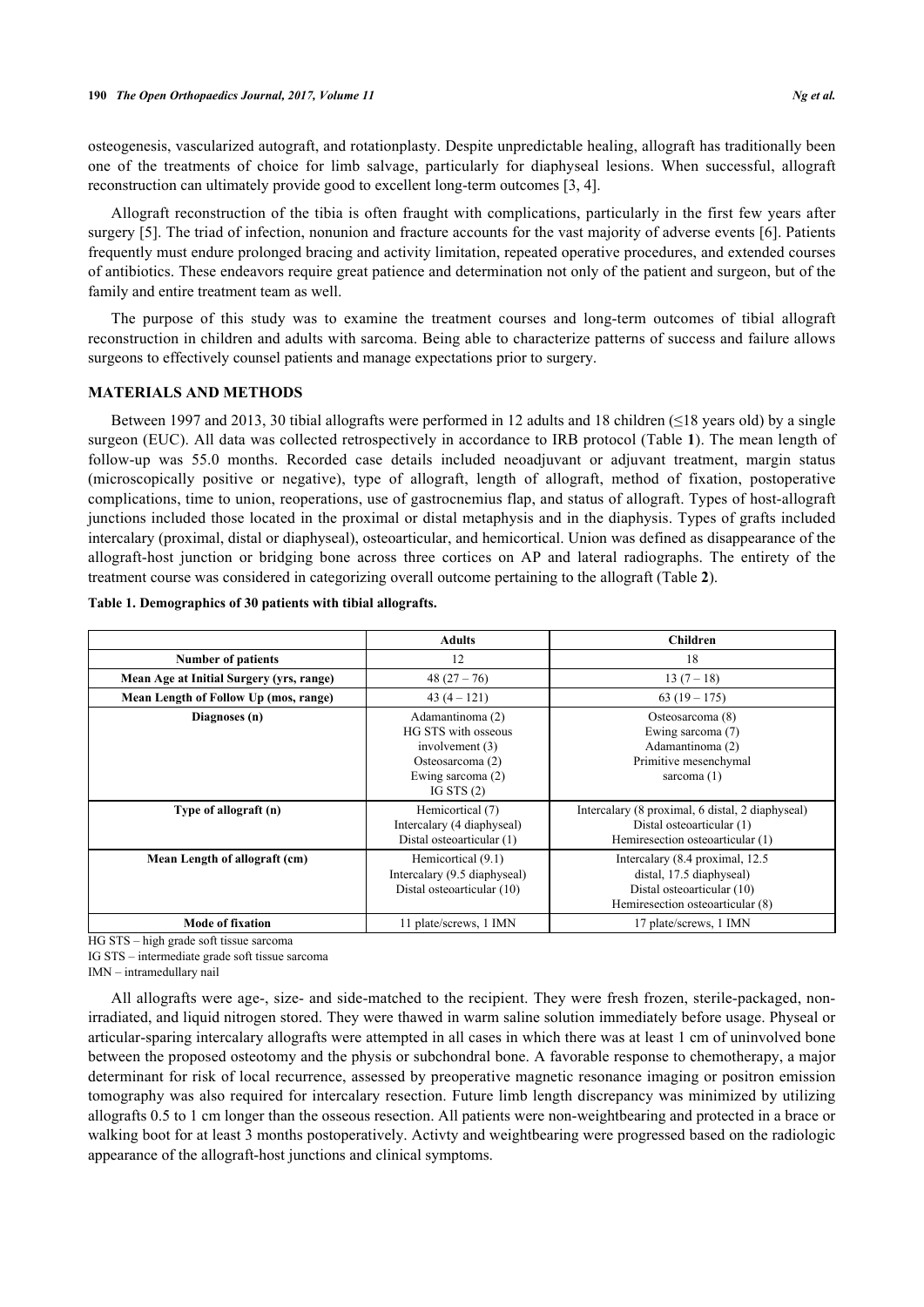| <b>Category</b>  | Criteria                                                                                                                                                                                                                                                    |
|------------------|-------------------------------------------------------------------------------------------------------------------------------------------------------------------------------------------------------------------------------------------------------------|
| <b>Excellent</b> | Allograft union AND all of the following:<br>Minimal to no pain requiring no pain medications<br>Normal to near-normal ambulation<br>No usage of suppressive antibiotics<br>No reoperations for nonunion, fracture or infection <sup>B</sup>                |
| Moderate         | Allograft union AND <i>any</i> of the following:<br>Moderate pain requiring non-narcotic pain medication<br>Significant limp or requires walking aid or brace<br>Significant malalignment or articular degeneration<br>Chronic suppressive oral antibiotics |
| Poor             | <i>Any</i> of the following:<br>Chronic nonunion despite reoperations<br>Loss of original allograft due to nonunion, fracture or infection<br>Significant pain requiring chronic narcotic usage<br>Inability to ambulate outside of the house               |

## Table 2. Overall outcome criteria of allograft reconstruction<sup>A</sup>.

<sup>A</sup>at latest follow-up

<sup>B</sup>excludes reoperations not directly related to allograft reconstruction such as epiphysiodesis,

removal of symptomatic, loose, or physeal-crossing hardware, or resection of local recurrence.

## **RESULTS**

The overall survival rate of the original allograft was 66% (20/30). Of the 10 which failed, 4 resulted in an amputation. Seven of the 10 received cement spacers. One required an amputation for local recurrence, 5 were revised to a second allograft, and 1 received a total knee arthroplasty. The mean time to initial revision was 70 weeks and second revisions at an additional 64 weeks. Amputations performed for allograft failure were performed at a mean of 140 weeks. There were two local recurrences (7%). All patients except one had histologically negative osseous margins and all had either negative or microscopically positive soft tissue margins. Re-resection of margins unless they involved critical neurovascular structures were typically performed to achieve negative final margins.

**Type of Allograft Excellent Excellent\* Moderate Poor** Hemicortical  $\begin{array}{cccc} 1 & 5 & 1 & 1 & 0 & 1 \end{array}$ Intercalary  $\begin{array}{ccccccccccc} 5 & 2 & 5 & 8 \end{array}$ Proximal 2 0 1 6 Diaphyseal 2 2 Distal  $\begin{array}{ccccccc} 2 & 2 & 2 & 3 \end{array}$ Distal Osteoarticular  $0 \qquad \qquad 0 \qquad \qquad 0 \qquad \qquad 2$ Hemiresection Osteoarticular  $0 \qquad \qquad 0 \qquad \qquad 1 \qquad \qquad 0$ 

**Table 3. Allograft outcome based on type.**

\*Excellent outcome, but required either operative/nonoperative treatment for nonunion, fracture or infection, or a prolonged course (>1 wk) of intravenous antibiotics

There were 7 hemicortical resections, all of which were in adults (Table **[3](#page--1-0)**). Five patients (2 adamantinoma, 2 Ewing sarcoma, 1 high grade soft tissue sarcoma [HG STS]) had excellent allograft results. The two patients with adamantinoma received no adjuvant treatment, the two patients with Ewing sarcoma received chemotherapy, and the one patient with HG STS received surgery only. A different patient with HG STS who received chemoradiation also had an excellent clinical outcome, but required a prolonged course of intravenous antibiotics.

There were 20 intercalary resections (4 adults, 16 children). None of the adults had an excellent outcome and all acquired deep infections. In children, two patients had diaphyseal allografts (1 excellent, 1 moderate outcome). Six patients had distal intercalary allografts (4 excellent, 2 moderate) and 8 had proximal intercalary allografts (2 excellent, 6 poor). None of the distal intercalary grafts became infected, but three had nonunions and two had fractures. Of the six poor outcomes for the proximal intercalary grafts, all were for infection and were explanted for a cement spacer. Nevertheless, five of the six were ultimately able to receive either a new allograft or a total knee arthroplasty after numerous surgeries. The sixth underwent an amputation for local recurrence.

For metaphyseal junctions, 73% healed at a mean of 44 weeks (S.D., 24 wks) after the initial allograft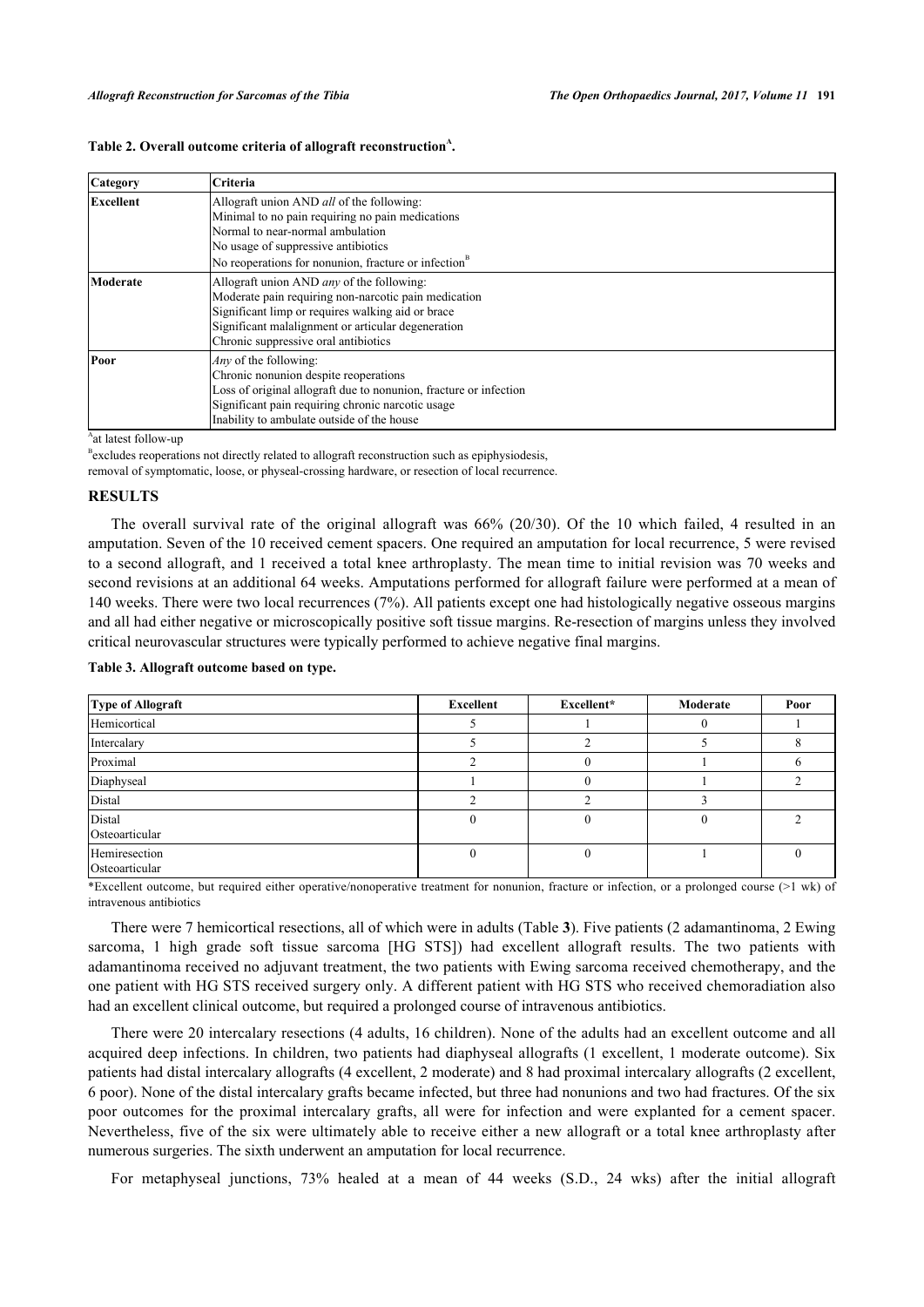reconstruction and if necessary, 30 weeks (13 wks) after a revision surgery for nonunion. For diaphyseal junctions, 64% healed at a mean of 41 weeks (14 wks) after the initial allograft reconstruction and if necessary, 52 weeks (8 wks) after a revision surgery for nonunion. There were no statistically significant differences in healing for location, gender or age at surgery.

Four medial gastrocnemius flaps were performed. One was for a proximal tibial hemicortical allograft after neoadjuvant radiation and resection of a HG STS. This patient had an excellent outcome, but required prolonged antibiotics for cellulitis. Two were performed in conjunction with surgical debridement for infection in proximal intercalary allografts that were explanted for a cement spacer. Both cases were salvaged with an allograft or subsequent arthroplasty. One gastrocnemius flap was performed for a diaphyseal intercalary allograft with wound healing delay. This patient required an amputation for distal diaphyseal wound failure and progression of disease.

Of the 7 skeletally immature children with moderate or excellent results who received intercalary allografts, 3 were physeal-sparing. Two of three of these patients demonstrated subsequent longitudinal growth from the physis of interest.

## **DISCUSSION**

This study emphasizes the unpredictable nature of tibial allograft reconstruction, but also sheds light on several trends based on age of the patient and the type of the allograft. In adults, hemicortical allografts have limited complications and positive results. With other types of allografts, adult patients experience many complications and achieve, at best, moderate results. In children, proximal intercalary allografts have certain advantages relative to megaprostheses, but are highly susceptible to infection. Excellent results without complications are possible in the minority cases. For those that require cement spacers and prolonged antibiotics, eradication of infection and reimplantation of an allograft or arthroplasty are possible. Distal intercalary allografts are less prone to infection, but have high rates of nonunion and fracture. Diaphyseal grafts have longer time to union and higher nonunion rates. Limitations of this study include a relatively heterogeneous sample and small sample size due to the rare nature of this condition and caution must be taken when interpreting results.

Allografts are affected early by a triad of complications: infection, nonunion, and fracture. If the patient, surgeon, and allograft can endure the first 3 to 4 years after allograft reconstruction, the construct is generally very durable and prone to few complications. Particularly for allograft reconstruction of tibial lesions, patients and their families should be well-apprised of the necessity for secondary procedures in nearly half of all cases [[3](#page-4-2), [7](#page-5-0)], the presence of at least one complication in the majority of patients [\[8](#page-5-1)], the prolonged time to union and limited weightbearing of at least 9 months [\[6](#page-4-5), [9](#page-5-2), [10](#page-5-3)], and the 5-15% risk of amputation [\[8](#page-5-1), [9](#page-5-2)].

Reported rates of nonunion range from 6% to 63% [[5,](#page-4-4) [7,](#page-5-0) [11](#page-5-4), [12](#page-5-5)], with a higher rate at diaphyseal than metaphyseal junctions [[7,](#page-5-0) [9](#page-5-2)]. Treatment with autograft and revision of hardware appears to be effective, but may require multiple attempts in at least 30% -50% [[9,](#page-5-2) [12](#page-5-5), [13](#page-5-6)]. Nonunion in itself typically does not portend ultimate allograft failure unless the allograft becomes infected [\[7](#page-5-0), [12](#page-5-5)]. Prolonged time to union and multiple revision procedures may be necessary [\[9](#page-5-2)].

Vascularized fibula allograft supplementation has been described to possibly decrease the risk of nonunion. Theoretically, the main structural allograft protects the vascularized fibula initially from fracture. As creeping substitution and resorption takes place, the fibula hypertrophies and compensates for the weakened structural graft until full incorporation takes place. Nevertheless, fracture, infection, prolonged operative time, and donor site morbidity are still frequent issues [[6,](#page-4-5) [13,](#page-5-6) [14\]](#page-5-7).

Compression plating and absolute stability are reported to have lower nonunion rates than intramedullary nails and relative stability [[13\]](#page-5-6). Gaps greater than 2 mm are associated with nonunion [[12\]](#page-5-5). Plate fixation has higher rates of allograft fracture than intramedullary fixation. This is likely related to more screw holes and stress risers. Spanning the entire graft with the plate may reduce the risk of fracture [[7,](#page-5-0) [11,](#page-5-4) [15\]](#page-5-8), and some authors even advocate double plate fixation for the junction site or intramedullary cementation [\[8](#page-5-1)]. Reported rates of allograft fracture range from 10% to 20% [\[11](#page-5-4), [12,](#page-5-5) [16\]](#page-5-9). Most fractures occur between 5 months and 3 years, corresponding to the period of partial graft resorption before deposition of vascularized bone [\[5](#page-4-4)]. Although allograft-allograft healing is possible with internal fixation and autografting [\[13](#page-5-6), [15](#page-5-8), [16](#page-5-9)], complete and displaced fractures frequently result in allograft failure and revision [\[12](#page-5-5), [15](#page-5-8)].

The reported incidence of infection for lower extremity allografts range from 6-30%[[5,](#page-4-4) [7](#page-5-0), [9](#page-5-2), [12](#page-5-5), [17](#page-5-10)]. Tibial allografts have a very limited soft tissue envelope and different measures such as primary medial gastrocnemius flaps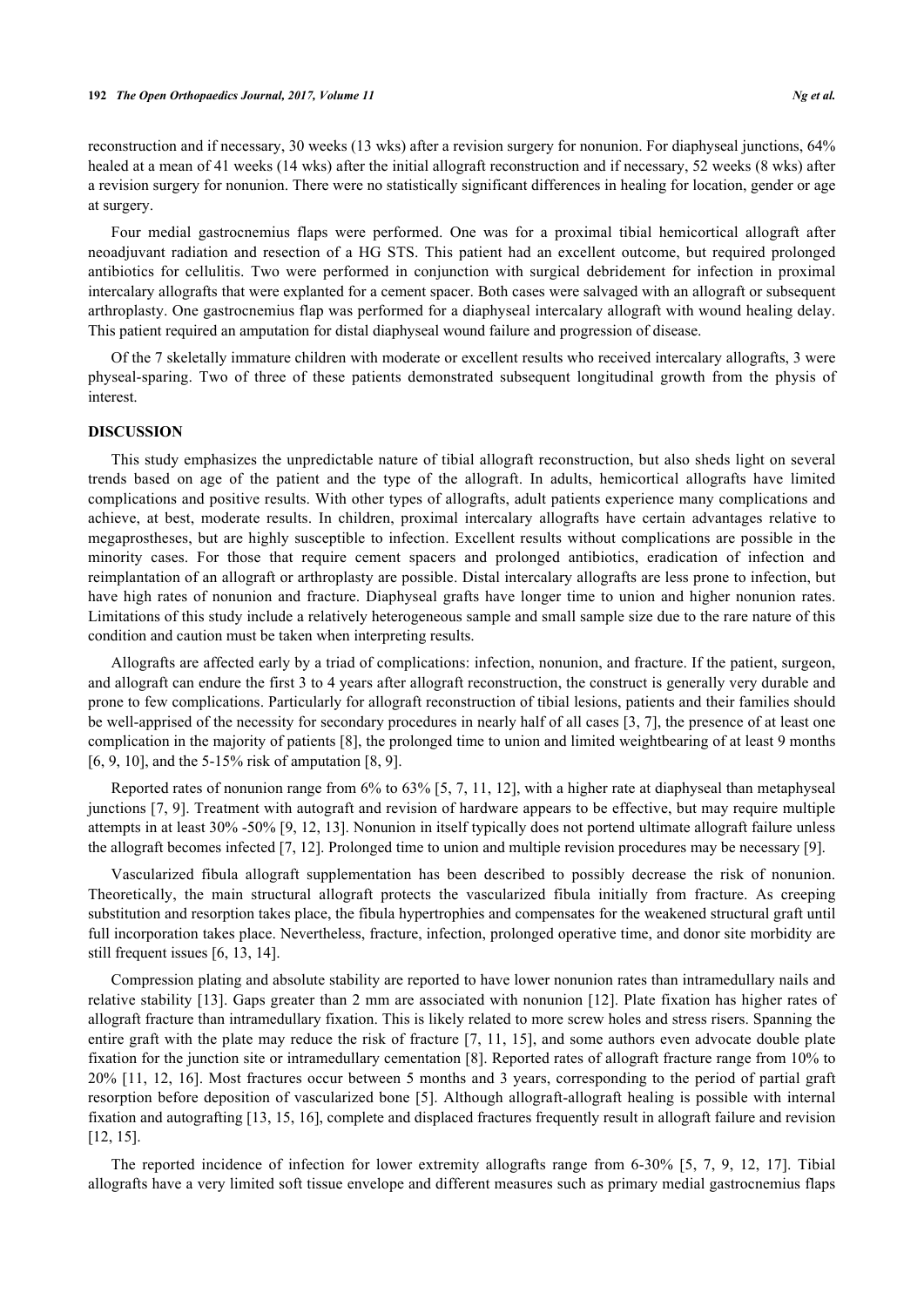[\[3](#page-4-2), [16](#page-5-9)], extended courses of prophylactic antibiotics, and antibiotic soaks prior to allograft implantation may be helpful [\[11](#page-5-4)]. Fresh frozen, sterile packaged, non-irradiated, liquid-nitrogen stored allografts from a reputable tissue bank should be used. A two stage exchange with a cement spacer and intravenous antibiotics appears effective in eradicating the infection and allowing reconstruction with a new allograft or arthroplasty for good to excellent functional outcome [[3](#page-4-2), [15,](#page-5-8) [18\]](#page-5-11).

Osteoarticular allografts have a 40% to 60% failure rate at 5 years and universal eventual joint degeneration [[5,](#page-4-4) [19\]](#page-5-12). Alloprosthetic composites have poor results, high complication rates, and are generally not recommended for the knee. Both options have largely been replaced by megaprostheses in the United States. In children, preserving the articular cartilage, the distal femoral physis and possibly the proximal tibial physis with an intercalary allograft have obvious advantages with respect to minimizing limb-length discrepancy. Modern MRI techniques are highly accurate at determining the extent of tumor involvement of the epiphysis and assessing the feasibility of intercalary resection [[18\]](#page-5-11). Close but negative bone margins can be achieved in the majority of cases, but positive margins should be re-resected to achieve final negative margins.

Reconstructive options for the distal tibia are more limited as there are no widely available prosthetic implants and allografts are often the only choice aside from amputation. The possibility for excellent outcomes in children justifies an attempt at intercalary reconstruction despite the specter of multiple procedures and protracted treatment courses. Amputation should be discussed as a reasonable option in patients with challenging distal tibial reconstructions because of the relatively high function of below-knee amputations. In adults, the failure of intercalary allografts is higher and the need to reduce future limb-length discrepancy is not relevant. Megaprosthetic options should be strongly considered in adults for proximal tibial lesions. For soft tissue sarcomas with periosteal involvement and some limited corticallybased primary bone sarcomas, hemicortical allografts generally fare well and are viable solutions. Chemotherapy and radiation therapy, when appropriate, can improve survival when combined with surgical resection.

Because of the limited reconstructive options for the tibia, allografts will always be animportant yet challenging tool in the orthopaedic oncologist's armamentarium. Complications and failure in a substantial portion of cases are difficult to avoid. Patients, families, and surgeons alike should be aware of the potentially long haul ahead whenever embarking down this road.

# **ABBREVIATION**

**HG STS** = High grade soft tissue sarcoma

## **CONFLICT OF INTEREST**

The authors confirm that this article content has no conflict of interest.

## **ACKNOWLEDGEMENTS**

Declared none.

#### **REFERENCES**

- <span id="page-4-0"></span>[1] Ng VY, Scharschmidt TJ, Mayerson JL, Fisher JL. Incidence and survival in sarcoma in the United States: a focus on musculoskeletal lesions. Anticancer Res 2013; 33(6): 2597-604. [PMID: [23749914\]](http://www.ncbi.nlm.nih.gov/pubmed/23749914)
- <span id="page-4-1"></span>[2] Babhulkar S, Pande K, Babhulkar S. Nonunion of the diaphysis of long bones. Clin Orthop Relat Res 2005; (431): 50-6. [\[http://dx.doi.org/10.1097/01.blo.0000152369.99312.c5\]](http://dx.doi.org/10.1097/01.blo.0000152369.99312.c5) [PMID: [15685055](http://www.ncbi.nlm.nih.gov/pubmed/15685055)]
- <span id="page-4-2"></span>[3] Ramseier LE, Malinin TI, Temple HT, Mnaymneh WA, Exner GU. Allograft reconstruction for bone sarcoma of the tibia in the growing child. J Bone Joint Surg Br 2006; 88(1): 95-9. [\[http://dx.doi.org/10.1302/0301-620X.88B1.16253\]](http://dx.doi.org/10.1302/0301-620X.88B1.16253) [PMID: [16365128](http://www.ncbi.nlm.nih.gov/pubmed/16365128)]
- <span id="page-4-3"></span>[4] Mankin HJ, Gebhardt MC, Jennings LC, Springfield DS, Tomford WW. Long-term results of allograft replacement in the management of bone tumors. Clin Orthop Relat Res 1996; (324): 86-97. [\[http://dx.doi.org/10.1097/00003086-199603000-00011](http://dx.doi.org/10.1097/00003086-199603000-00011)] [PMID: [8595781\]](http://www.ncbi.nlm.nih.gov/pubmed/8595781)
- <span id="page-4-4"></span>[5] Ogilvie CM, Crawford EA, Hosalkar HS, King JJ, Lackman RD. Long-term results for limb salvage with osteoarticular allograft reconstruction. Clin Orthop Relat Res 2009; 467(10): 2685-90. [\[http://dx.doi.org/10.1007/s11999-009-0726-9\]](http://dx.doi.org/10.1007/s11999-009-0726-9) [PMID: [19214644](http://www.ncbi.nlm.nih.gov/pubmed/19214644)]
- <span id="page-4-5"></span>[6] Rabitsch K, Maurer-Ertl W, Pirker-Frühauf U, Wibmer C, Leithner A. Intercalary reconstructions with vascularised fibula and allograft after tumour resection in the lower limb. Sarcoma 2013; 2013: 160295.